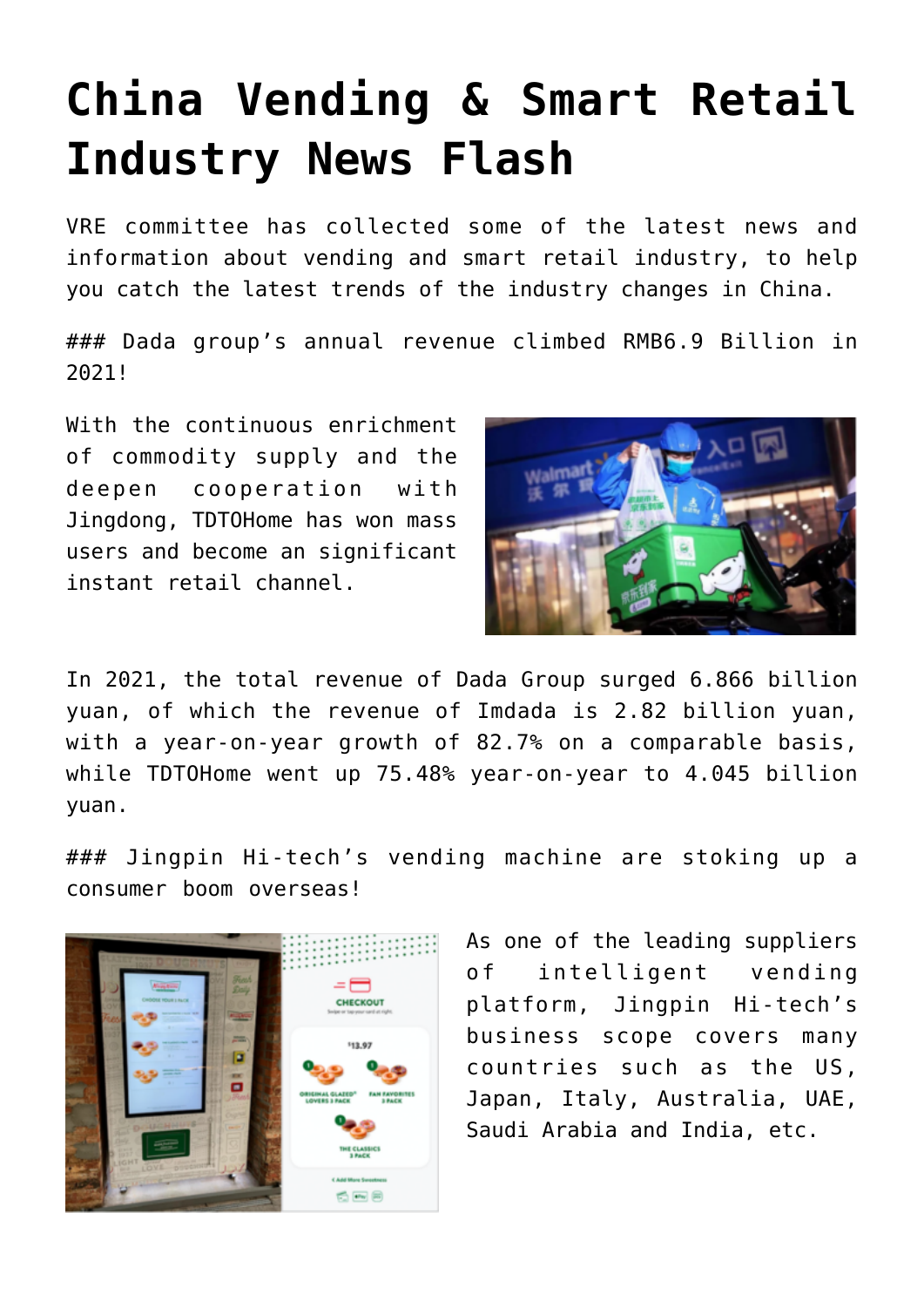ChaiPoint, a famous Indian milk tea brand, has installed thousands of self-service chai tea machines in New Delhi, Mumbai and Bangalore; Krispy Kerme, the second-largest doughnut chain in the U.S., also launched a doughnut vending machine, and many other brands are backed by Jingpin Hightech.

### Yongzhou's new policy leads a new development of drug vending machines

Recently, the Market Supervision and Administration Bureau of Yongzhou, Hunan Province issued corresponding policies to declare that vending machines will be able to sell prescription drugs. Ministry of Commerce of the People's Republic of China also expressed its support for the integrative development of drug distribution enterprises and ecommerce platforms.



Taking this opportunity, TCN's smart vending machines use Internet technology to solve problems such as online prescribing, remote prescription checking, etc., which reduces the burden on hospitals, increases the income of pharmacies, and improves service efficiency.

### XINON completed RMB30 million Pre-A round of financing!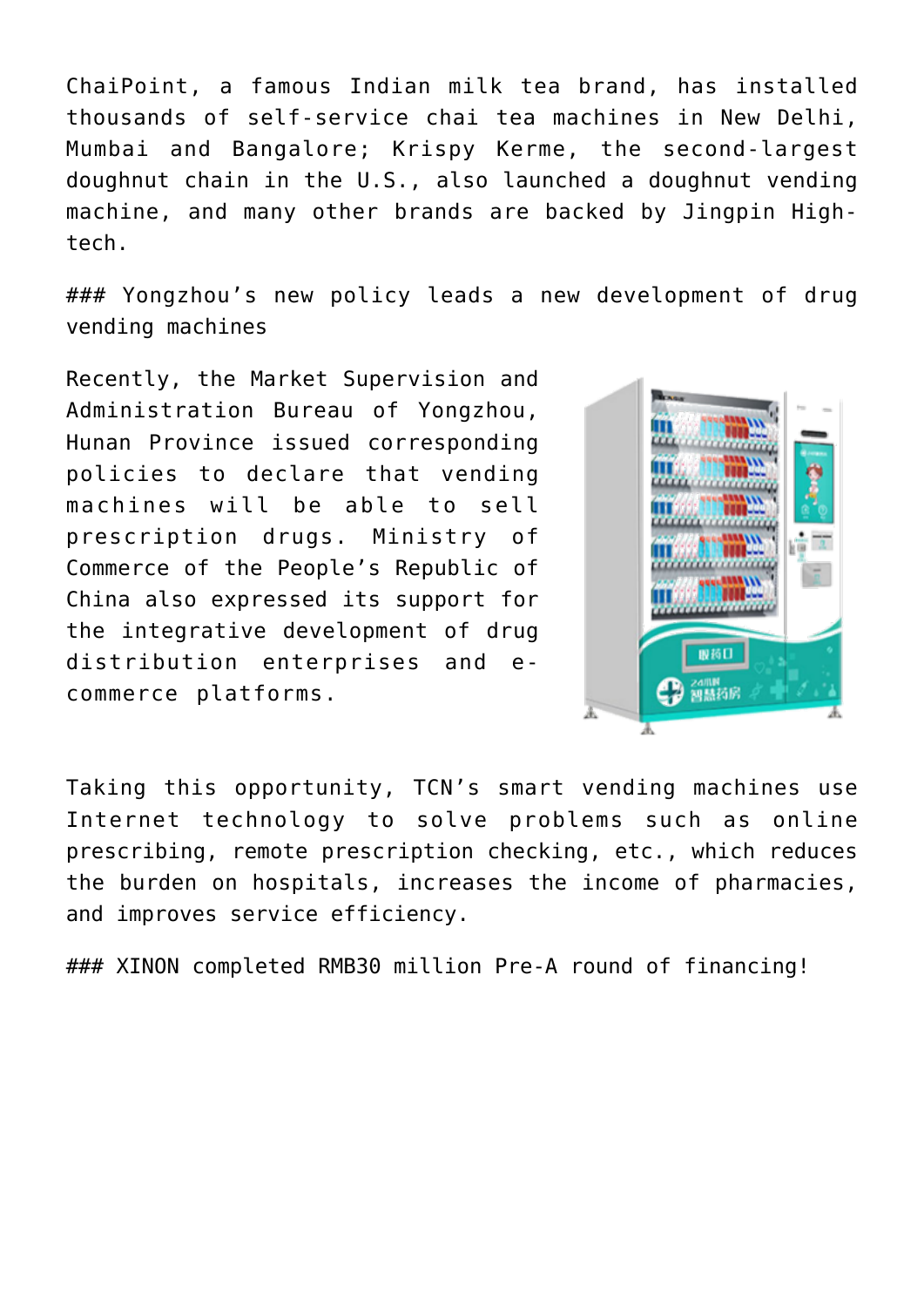

Breaking the traditional way of BBQ, XINON focuses on the R&D of intelligent barbecue robots, which can realize automatic 24hour unmanned self-service barbecue. Recently, it achieved 30 million yuan Pre-A round of financing, which will be used to enlarge production capacity and expand the market.

This machine has been piloted in KTVs in Shanghai, and hotels, schools in Inner Mongolia. In KTV, one machine can sell 300 skewers per day.

### VRE will deliver a vending & smart retail feast on May 29th-31st!

To better meet the market demand and promote the development of the industry, VRE 2022 will build a comprehensive procurement exchange platform for the retail chain, giving full play to the varieties of vending and retail solutions!

By the way, the committee will combine offline and the online exhibition this year to better serve the retail industry. Worldwide buyers are welcome to attend our virtual shows for free, and we also look forward to seeing more overseas exhibitors join us next year! Welcome to contact us for more detail information!

#### Upcoming Vending Related Virtual Shows

(All shows will begin at 00:00 of the opening day and end at 24:00 of the last day)

2022 Global Commerce & Recreation Expo (Virtual), April 12-18 2022 Asia Commerce & Recreation Expo (Virtual), July 5-11

#### 2022 Asia Vending & Smart Retail Expo (VRE)